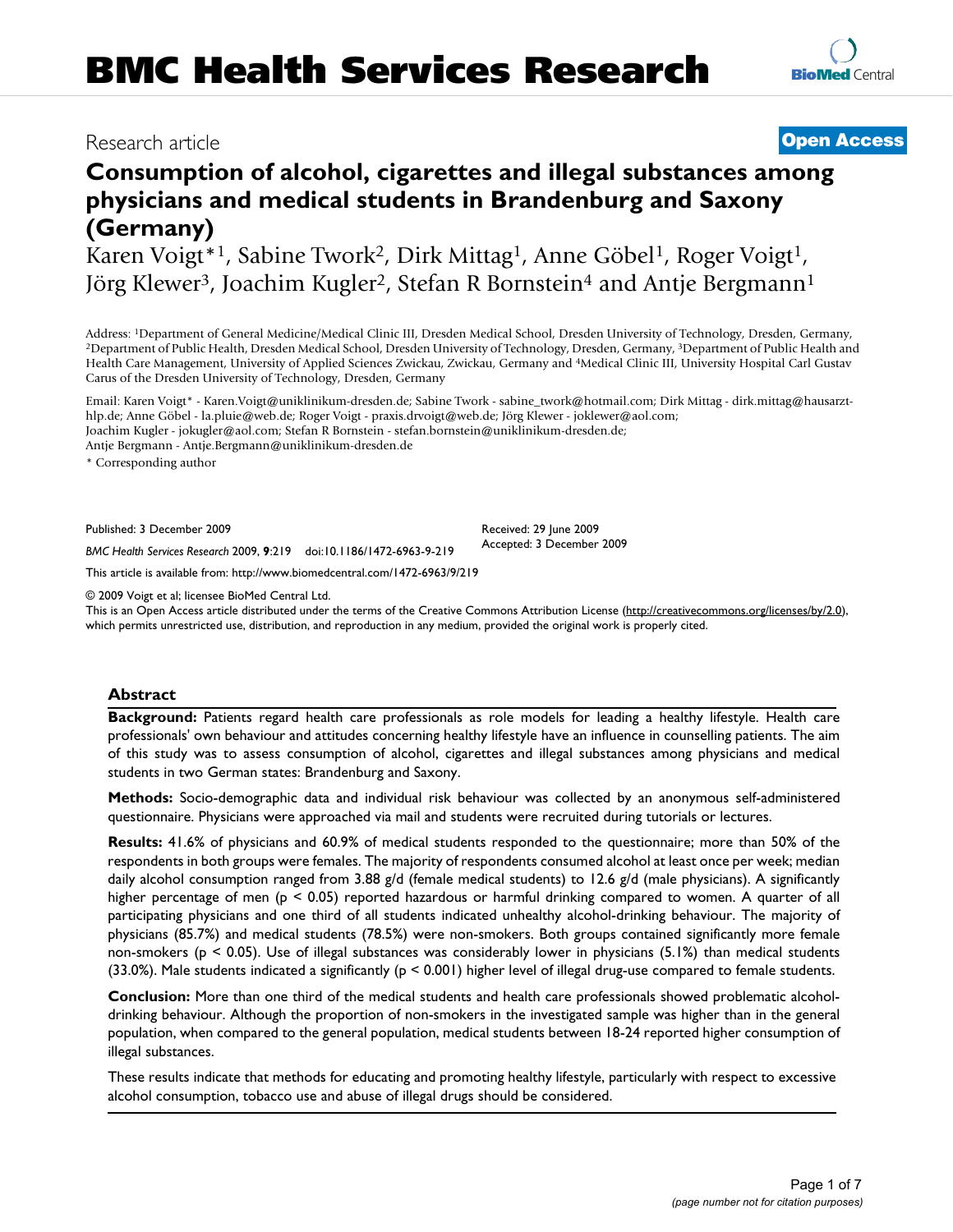# **Background**

Alcohol consumption, smoking and illegal drug use are important health indicators in accordance with the results of European Community Health Indicators project (ECHI) within the European Commissions Health Monitoring Programme [1]. According to the German Report of Drugs and Addiction [2], approximately 16 million German adults (34%) are smokers and more than 9 million German adults (31% male and 16% female) consume inappropriate levels of alcohol. Five percent of German adults reported use of illegal drugs in the previous 12 months [3].

This indicates a need to educate the German population about the potential negative consequences of alcohol, cigarette smoking and abuse of illegal substances. Physicians play an important role in health education and are often expected to serve as role models for a healthy lifestyle [4- 6]. Physicians who lead an unhealthy lifestyle themselves might provide their patients with less effective advice on this topic than their more health-conscious colleagues [7,8]. This study attempts to assess the prevalence of cigarette smoking and level of consumption of alcohol and illegal substances among physicians and medical students.

# **Methods**

Between April 2004 and May 2006 a voluntary survey was conducted by the Department of General Medicine at the Dresden Medical School. Anonymous questionnaires together with a letter of motivation and prepaid envelope were mailed to all private practice physicians (i.e. general practitioners and surgeons) registered at the National Association of Statuary Health Insurance of Brandenburg and Saxony. Medical students in the 1st, 3rd and 5th academic years at the Dresden Medical School (one of the two public Medical Schools in Saxony) were asked to complete similar questionnaires during tutorials or lectures.

# *Questionnaire and statistics*

The questionnaire was based on several former surveys [9] and collected information on socio-demographic data, health status (e.g. body mass index, subjective experienced individual health status), occupational stress and reported health behaviour (e.g. consumption of alcohol, cigarettes and illegal substances, received vaccinations [10]). Participants were asked the quantity and type of alcohol consumed in litres per average week. To standardize the data for comparison, litres were converted to grams of alcohol consumed per day (g/d) in calculating daily ingestions. Reference values used for these calculations [11] were: 1) wine: 0.125 l of wine was considered as 11 g of alcohol; 2) beer and mixed drinks: 0.33 l of beer and 0.275 l of mixed drinks were considered as 13 g of alcohol, and; 3) spirits: 4 cl was considered as 11 g of alcohol [12].

All participants were asked to describe their current smoking behaviour and the number of cigarettes smoked daily as well as previous consumption of illegal substances. There was no specific definition of illegal substances in the questionnaire. Data was analysed using SPSS 15.0. Descriptive analysis and nonparametric statistics  $(\chi^2 - \chi^2)$ tests) were performed, and the level of significance was defined at  $p < 0.05$ . In comparing different groups, missing values were pairwise deleted.

# *Samples*

The total number of responses was 940 with 642 registered physicians and 298 medical students participating. The response rate was 41.6% for the physicians and 60.9% for the students.

The majority of medical students were under the age of 30 years, while the majority of physicians were older than 30 years. The proportion of females was higher in both groups (58.8% and 58.4%, respectively, see Table 1). The number of students was evenly distributed among each of the three academic years (33.0%).

# **Results**

# *Alcohol consumption*

More than 75% of the participants reported consumption of alcohol one or more times during an average week. The majority of the respondents (82.5% physicians, 62.8% medical students) drank wine every week, whereas 40% in both groups consumed beer. As the questioning only addressed weekly consumption, it was not possible to identify the phenomenon of binge drinking [2].

The average amount of alcohol consumed among the medical students was significantly higher than among physicians (25.77 vs. 10.88 g/d, respectively). A comparison of the median values  $(50<sup>th</sup>$  percentile) in both groups showed that more students than physicians consumed only few or no amounts of alcohol (5.9 vs. 7.54 g/d, respectively). Nevertheless, a sub-group of students consuming high quantities of alcohol was identified (see Table 2).

The age and the daily amount of alcohol consumed only correlated significantly in the group of medical students (Kendall-Tau-b,  $r = 0.104/p = 0.05$ ).

24.8% of the male physicians and 36.5% of the male medical students reported higher ingestions than the recommended daily allowance by the German Nutrition Society on maximal alcohol ingestion (MAAI for men: > 20 g/d). Among the female participants, 25.3% of the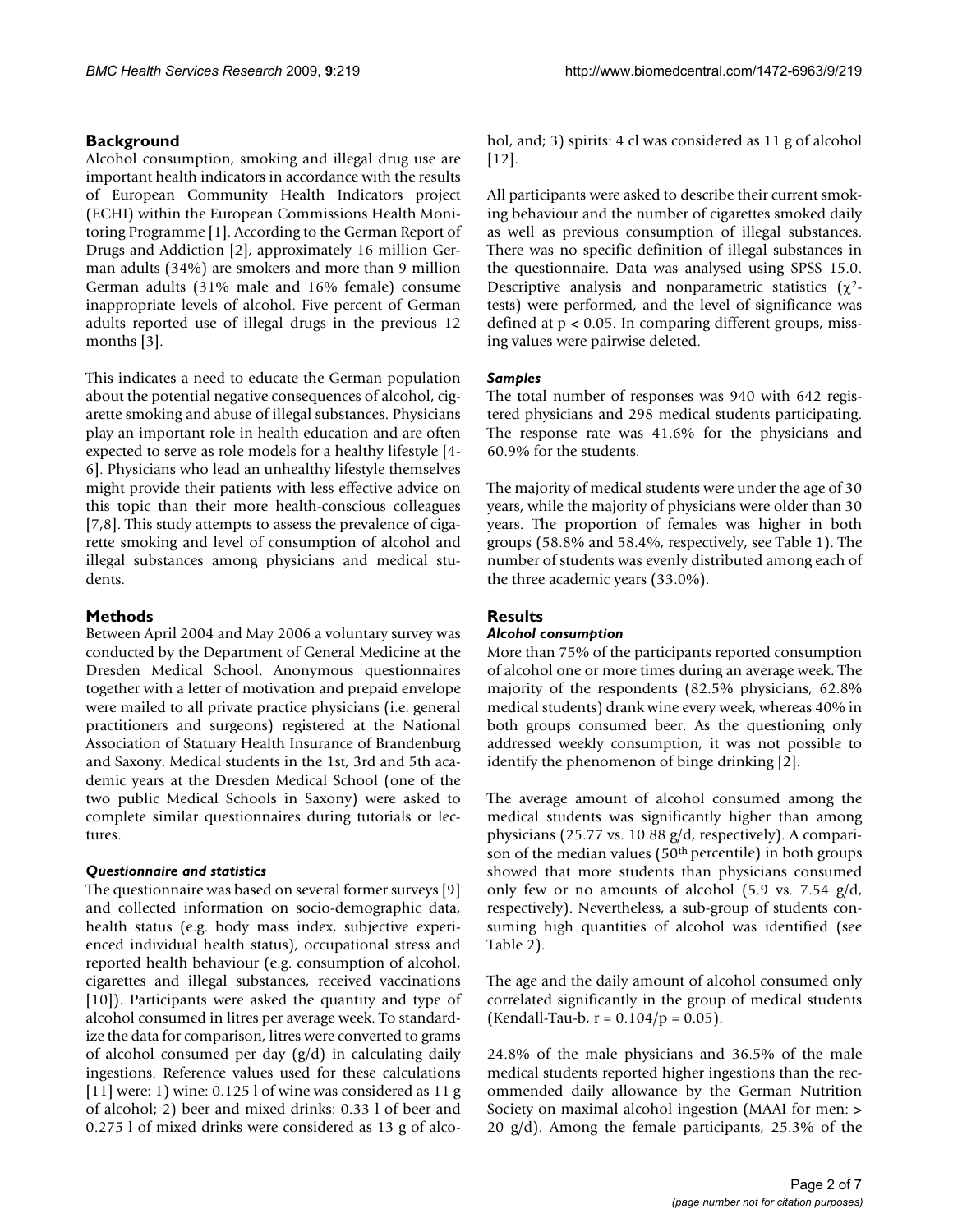|                             | <b>Medical students (Saxony)</b> |            | <b>Physicians (Saxony and Brandenburg)</b> |                |
|-----------------------------|----------------------------------|------------|--------------------------------------------|----------------|
|                             |                                  |            | GP                                         | <b>Surgeon</b> |
|                             |                                  |            | 1425                                       | 117            |
| Total                       | 489                              |            | 1542                                       |                |
|                             |                                  |            | 41.8%                                      | 40.2%          |
| response rate               | 60.9%                            |            | 41.6%                                      |                |
|                             |                                  |            | 595                                        | 47             |
| Sample included in analysis | 298                              |            | 642                                        |                |
| Age                         |                                  |            |                                            |                |
| $<=$ 30 years               | 98.3%                            |            | 7.2%                                       |                |
| > 30 years                  | 1.7%                             |            | 92.8%                                      |                |
| Gender                      |                                  |            |                                            |                |
| male: female                | 41.2%                            | $: 58.8\%$ | 41.6%:                                     | 58.4%          |

#### **Table 1: Socio-demographic sample data**

physicians and 30.4% of the medical students reported higher ingestions of alcohol than the recommended daily allowance (MAAI for women  $> 10$  g/d) [11].

The European Community Health Indicators-Project (ECHI) and the World Health Organisation (WHO) have made distinctions between hazardous and harmful drinking. Hazardous drinking (more than 40 g/d for males and more than 20 g/d for females) is defined as a level of alcohol consumption that may result in physical or psychological damage [13]. Harmful alcohol consumption (more than 60  $g/d$  for males and 40  $g/d$  for females) is defined as a drinking behaviour leading to harming of physical or psychological health [14,15]. According to these reference values, 17.5% of the male physicians and 9% of the male medical students ingested hazardous quantities of alcohol. More than 30% of the male students but less than 10% of the male physicians indicated harmful drinking behaviour (see Figure 1,  $\chi^2$  = 31.933/p < 0.001).

More female medical students than female physicians consumed significantly hazardous (9.2% vs. 5.8%) and harmful (13.8% vs. 1.9%) quantities of alcohol ( $\chi^2$  =  $33.531/p < 0.001$ ).

#### *Cigarette smoking*

The majority of physicians (85.7%) and medical students (78.5%) were non-smokers. In both groups fewer females than males reported cigarette smoking (see Figure 2).

No significant correlation between age and non-smoking status was found. No significant gender-related differences in smoking were found between physicians and medical students.

Among smokers (n = 125), 66.4% reported smoking fewer than ten cigarettes per day, while 27.2% reported smoking more than ten but fewer than 20 cigarettes per day. 6.4% of all smokers mentioned a daily smoking rate of more than 20 cigarettes. No relation between age and the number of cigarettes smoked was found.

#### *Consumption of illegal substances*

The majority of physicians (94.9%) and two-thirds of the medical students (66.0%) denied any consumption of

|  |  |  | Table 2: Daily alcohol consumption in g/d among medical students and physicians |
|--|--|--|---------------------------------------------------------------------------------|
|--|--|--|---------------------------------------------------------------------------------|

|                             |    | Medical students ( $n = 298$ ) | <b>Physicians</b><br>$(n = 642)$ |
|-----------------------------|----|--------------------------------|----------------------------------|
| Mean +/- standard deviation |    | $30.84 + 56.70$                | $11.58 + (-15.8)$                |
| Mode                        |    | 0                              | 0                                |
|                             | 25 | 0                              | 2.51                             |
| Quartile                    | 50 | 5.89                           | 7.54                             |
|                             | 75 | 25.45                          | 14.16                            |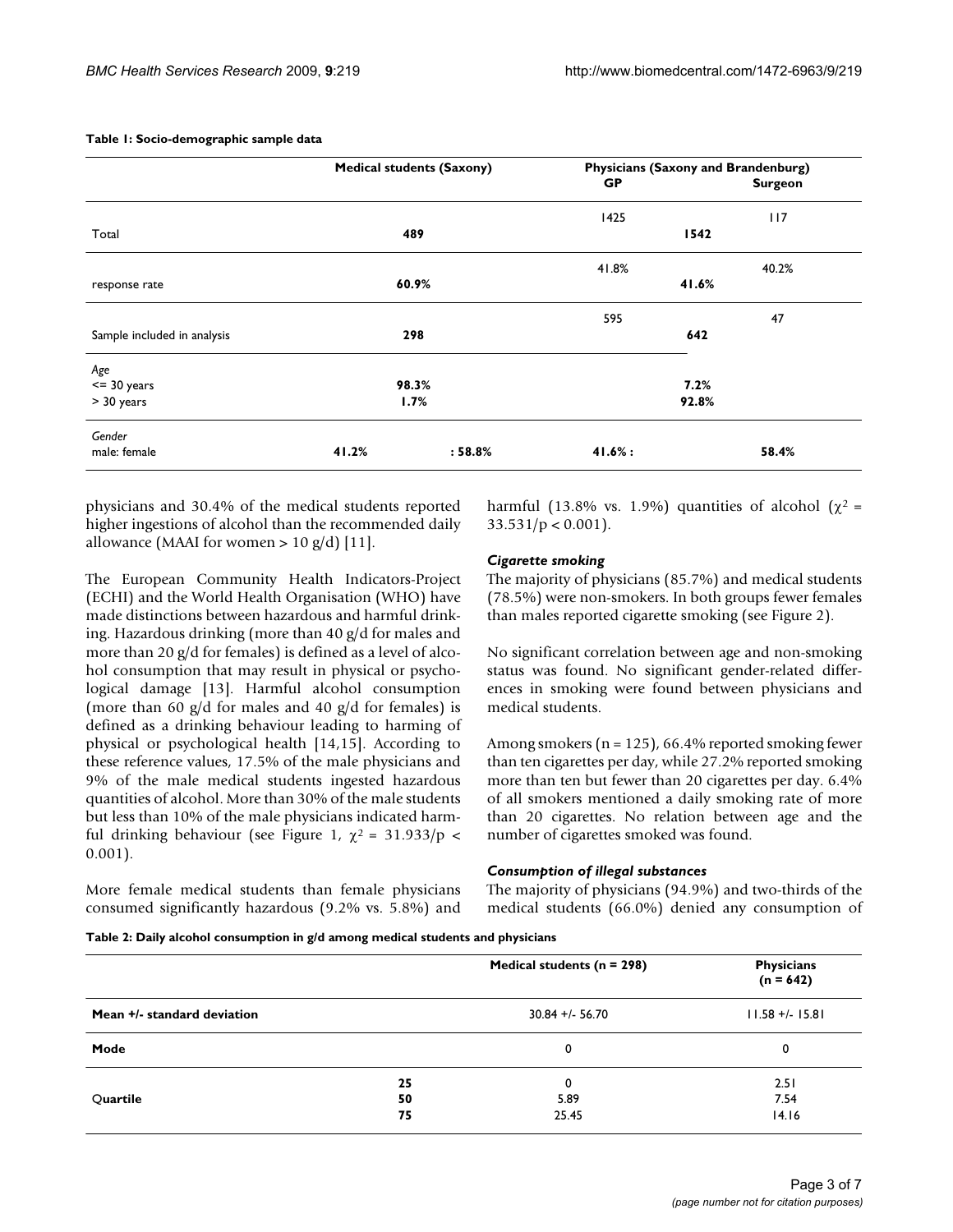

**Figure 1 proportions of hazardous and harmful drinking among medical students and physicians depending on gender**.

illegal substances. Among medical students, fewer female than male students reported consuming illegal substances. Additionally, the one-time or repeated consumption of these substances was significantly lower in female than in male students ( $\chi^2$  = 24,937/p < 0.001, see Table 3)

No statistical difference in relation to year of matriculation was found in the group of medical students.

# **Discussion**

# *Sampling and methods*

Within the initial distribution group, 61% of the medical students and 42% of the physicians responded to the questionnaire. Among other possibilities, such as method of delivery and time constraints, an intensive political discussion at the time broaching the issues of the survey might have influenced the response behaviour.

The difference in the response rate between the groups may have been affected by the distribution methods (direct distribution during classes vs. distribution by post).

Respondents are proportionally comparable in gender and age to those of physicians in Brandenburg and Saxony [16-18] and of medical students at Dresden Medical School. Therefore, study findings appear to be representative for physicians in private practice and medical students in the eastern states of Germany.

Participation in the study was voluntary and anonymous. It remains unclear whether the response rate was associated with consumption rate of alcohol, cigarettes and illegal substances.

# *Alcohol consumption*

The proportion of current abstinence in the investigated medical students corresponds to a similar study in medical students from Poland and Germany [19]. Compared to findings related to attitudes towards alcohol drinking behaviour in the European Union, the percentage of physicians reporting abstinence was lower than the average



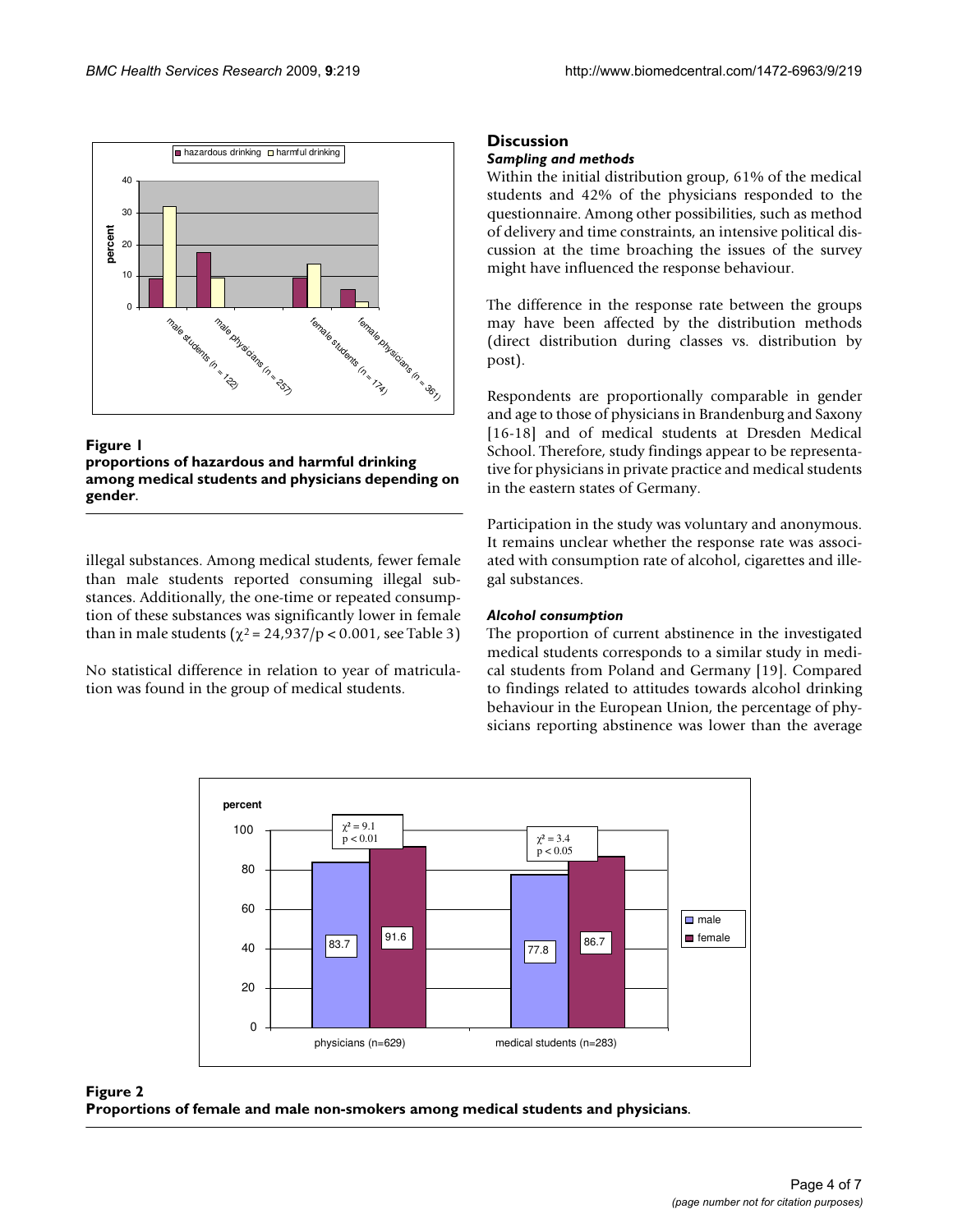| <b>Amount of consumption</b><br>Gender | Medical students ( $n = 291$ ) |        | Physicians (only Brandenburg, n = 486) |        |
|----------------------------------------|--------------------------------|--------|----------------------------------------|--------|
|                                        | male                           | female | male                                   | female |
| <b>Never</b>                           | 49.6                           | 77.8   | 92.5                                   | 96.5   |
| Once                                   | 10.9                           | 7.0    | 3.3                                    | 2.3    |
| <b>Several times</b>                   | 39.5                           | 15.2   | 4.2                                    | 1.2    |

**Table 3: Proportions of students and physicians related to consumption of illegal substances**

percentages in European males (16%) and females (32%) [20].

Male physicians report consuming significantly higher amounts of alcohol than female physicians, which corresponds to findings in the general German population [11,21]. Furthermore, in comparison to results from a national German health survey [22], the proportion of the investigated male medical students reporting harmful alcohol consumption (20  $g/d$ ) was higher than in male Germans 18 to 29 years of age (33% vs. 20%), and the proportion of male physicians reporting harmful alcohol consumption (25%) was lower than in male Germans 30 to 59 years of age (26-32%) respectively. The proportion of investigated female medical students (30.4%) and female physicians (25.3%) reporting harmful consumption of alcohol (> 10 g/d) was remarkably higher than in females in the general German population (7.2% in the group 18-29 years of age, and 15% in the group 30-59 years of age respectively) [22]. Additional German [2,12] and European [20] studies presented findings of harmful alcohol consumption in approximately 25% of the younger population. Consequently, harmful or hazardous consumption of alcohol appears to be a problem in the general German population as well as in health care professionals, especially medical students.

Preventive strategies need to be developed to identify and support health care professionals at risk from high alcohol consumption [12,23]. Moreover, future studies are required to analyse underlying general tendencies, and to determine whether special conditions during medical training (e.g. psychological strains) lead a higher proportion of medical students reporting harmful alcohol consumption. The relationship between alcohol consumption and intake of meals, the time of consumption, and binge drinking should also be studied.

# *Smoking*

The proportion of cigarette smokers among the investigated group of medical students and physicians is similar to that reported in former studies of health care professionals [24-26]. The percentage in the investigated groups (approximately 25%) is lower than the percentage of smokers in the general European population (European

population: 32%; general German population: 30%) [27]. The proportion of non-smokers in this study is higher than in a comparable German population in which 30-45% of males and 45-55% of females age 18-29 years, and 45-70% of males and 55-85% of females age 30-59 years were non-smokers [22]. These significant genderspecific differences correspond to results from different surveys in the general German population [28] as well as the general European population [27], and correspond to previous studies on the health behaviour of medical students [25,29].

Medical education about the risks of smoking does not seem to be enough to lead to non-smoking behaviour. Health care professionals should be assisted in stopping smoking, for example by increasing the number of smokefree health care facilities (e.g. smoke-free hospitals) [30].

# *Consumption of illegal substances*

The proportion of investigated physicians reporting consumption of illegal substances at least once is equal to the proportion in the general population reporting the same experience (5% versus less than 3% in the general population), and not lower [22]. In contrast, a French study showed that approximately 20% of general practitioners had smoked cannabis at least once [31]. The difference might derive from the fact that the majority of investigated physicians grew up in the German Democratic Republic, where illegal substances were not available or difficult to obtain [32].

On the other hand, the proportion of medical students reporting consumption of illegal substances was higher than in the general German population 18-29 years of age (15-25%) [22]. A Croatian study revealed similar results with 35% of medical students reporting consumption of illegal substances at least once [33]. The observed genderspecific differences in the group of medical students correspond to findings in the general German population: males reported to have consumed illegal substances three times more often than females [22]. Consequently, medical students require more information about the problems related to the consumption of illegal substances which can result in medical and psychiatric problems as well as legal problems. It can be assumed that most of the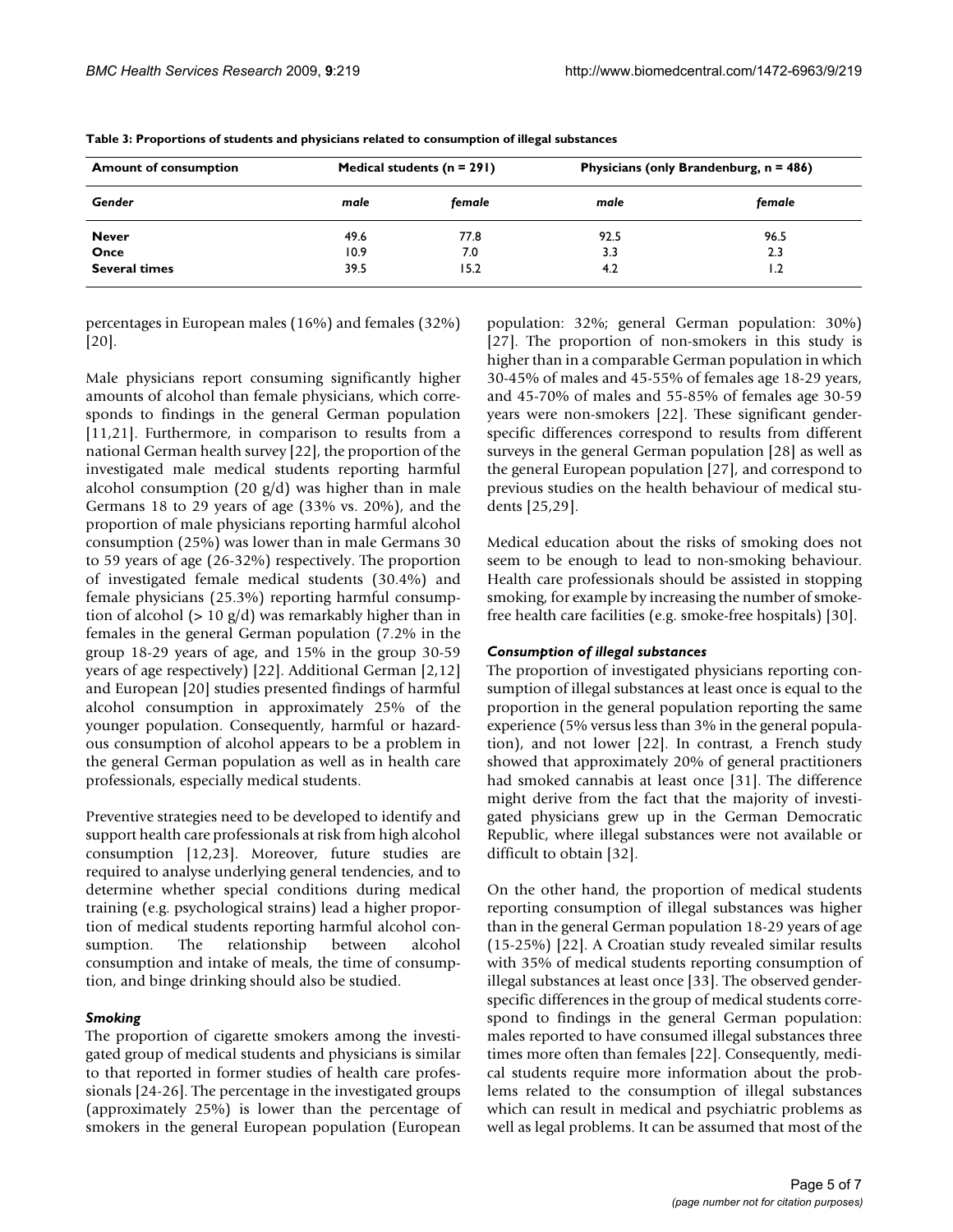medical students do not know that a criminal record due to the consumption of illegal substances leads to rejection when applying for medical board registration.

# **Conclusion**

According to recent studies, the increase of work-related stress in health care professionals leads to an increase in unhealthy coping habits, such as alcohol consumption to relax, smoking to increase the number of breaks during working-hours or using drugs for stimulation or sedation [33-38]. Health care professionals should be supported in their position as role models for healthy lifestyle. Intensified education concerning healthy lifestyle and coping with consumption of alcohol, cigarettes and illegal substances during medical school could help improve these habits in health care professionals and their patients.

More studies are needed to investigate how early training concerning lifestyle improves health behaviour of health care professionals, and how this can optimise health consulting.

# **Competing interests**

The authors declare that they have no competing interests.

# **Authors' contributions**

AB conceived and designed the study. DM, AG and RV led the data collection. KV and AB analyzed and interpreted the data. ST assisted in data interpretation. KV drafted the manuscript. SRB, JK1 and JK2 critically reviewed the manuscript. All authors read and approved the final manuscript.

# **Acknowledgements**

We are grateful for the cooperation and the time invested by the physicians and medical students that participated in this study.

# **References**

- 1. Kramers PG: **[The ECHI project: health indicators for the](http://www.ncbi.nlm.nih.gov/entrez/query.fcgi?cmd=Retrieve&db=PubMed&dopt=Abstract&list_uids=14533758)**
- **[European Community 1.](http://www.ncbi.nlm.nih.gov/entrez/query.fcgi?cmd=Retrieve&db=PubMed&dopt=Abstract&list_uids=14533758)** *Eur J Public Health* 2003, **13:**101-106. 2. Bätzing S: Drogen- und Suchtbericht: Mai. [www.bmg.bund.de/cln\\_040/nn\\_600110/SharedDocs/Download/DE/](http://www.bmg.bund.de/cln_040/nn_600110/SharedDocs/Download/DE/Themenschwerpunkte/Drogen-und-Sucht/Drogen-Suchtbericht-08,templateId=raw,property=publicationFile.pdf/Drogen-Suchtbericht-08.pdf) Themenschwerpunkte/Drogen-und-Sucht/Drogen-Suchtbericht-08,templateId=raw.property=publicationFile.pdf/Drogen-[Suchtbericht-08.pdf](http://www.bmg.bund.de/cln_040/nn_600110/SharedDocs/Download/DE/Themenschwerpunkte/Drogen-und-Sucht/Drogen-Suchtbericht-08,templateId=raw,property=publicationFile.pdf/Drogen-Suchtbericht-08.pdf)l. Drogenbeauftragte der Bundesregierung and Bundesministerium für Gesundheit [last access: 21.05.2008] 2008.
- 3. Pfeiffer-Gerschel T, Kippke I, David-Spickermann M, Bartsch G: **Bericht 2007 des nationalen REITOX-Knotenpunkts an die EBDD. Deutschland. Neue Entwicklungen, Trends und Hintergrundinformationen zu Schwerpunktthemen.** *Drogensituation 2006/2007* [\[http://www.dbdd.de\]](http://www.dbdd.de). (last access: 21.05.2008). 2007.
- Barengo NC, Sandstrom HP, Jormanainen VJ, Myllykangas MT: [Atti](http://www.ncbi.nlm.nih.gov/entrez/query.fcgi?cmd=Retrieve&db=PubMed&dopt=Abstract&list_uids=16398097)**[tudes and behaviours in smoking cessation among general](http://www.ncbi.nlm.nih.gov/entrez/query.fcgi?cmd=Retrieve&db=PubMed&dopt=Abstract&list_uids=16398097) [practitioners in Finland 2001 148.](http://www.ncbi.nlm.nih.gov/entrez/query.fcgi?cmd=Retrieve&db=PubMed&dopt=Abstract&list_uids=16398097)** *Soz Praventivmed* 2005, **50:**355-360.
- 5. Slama K, Karsenty S, Hirsch A: **Do French general practitioners change their practises and smoking behaviours after participation in a smoking cessation trial with their patients?** *Eur J Gen Pract* 1996, **12:**58-61.
- 6. Frank E, Breyan J, Elon L: **[Physician disclosure of healthy per](http://www.ncbi.nlm.nih.gov/entrez/query.fcgi?cmd=Retrieve&db=PubMed&dopt=Abstract&list_uids=10728118)[sonal behaviors improves credibility and ability to motivate.](http://www.ncbi.nlm.nih.gov/entrez/query.fcgi?cmd=Retrieve&db=PubMed&dopt=Abstract&list_uids=10728118)** *Arch Fam Med* 2000, **9:**287-290.
- 7. Kaiser P, Noack A, Donner-Banzhoff N, Keller S, Baum E: **Hausärztinnnen und Hausärzte als Gesundheitsvorbilder? Ein Vergleich des Gesundheitsverhaltens von HausärztInnen und RechtsanwältInnen.** *Z Allg Med* 2005, **81:**419-422.
- 8. Frank E, Rothenberg R, Lewis C, Belodoff BF: **[Correlates of physi](http://www.ncbi.nlm.nih.gov/entrez/query.fcgi?cmd=Retrieve&db=PubMed&dopt=Abstract&list_uids=10776365)[cians' prevention-related practices. Findings from the](http://www.ncbi.nlm.nih.gov/entrez/query.fcgi?cmd=Retrieve&db=PubMed&dopt=Abstract&list_uids=10776365) [Women Physicians' Health Study.](http://www.ncbi.nlm.nih.gov/entrez/query.fcgi?cmd=Retrieve&db=PubMed&dopt=Abstract&list_uids=10776365)** *Arch Fam Med* 2000, **9:**359-367.
- 9. Klewer J, Kugler J: **[\[Vaccination status of medical and dental](http://www.ncbi.nlm.nih.gov/entrez/query.fcgi?cmd=Retrieve&db=PubMed&dopt=Abstract&list_uids=11199201) [students\].](http://www.ncbi.nlm.nih.gov/entrez/query.fcgi?cmd=Retrieve&db=PubMed&dopt=Abstract&list_uids=11199201)** *Gesundheitswesen* 2000, **62:**654-659.
- 10. Voigt K, Kuhne F, Twork S, Gobel A, Kugler J, Bergmann A: **[\[Cur](http://www.ncbi.nlm.nih.gov/entrez/query.fcgi?cmd=Retrieve&db=PubMed&dopt=Abstract&list_uids=18729030)[rent vaccination status of health-care personnel in Branden](http://www.ncbi.nlm.nih.gov/entrez/query.fcgi?cmd=Retrieve&db=PubMed&dopt=Abstract&list_uids=18729030)[burg, Saxony And Saxony-Anhalt\] 5.](http://www.ncbi.nlm.nih.gov/entrez/query.fcgi?cmd=Retrieve&db=PubMed&dopt=Abstract&list_uids=18729030)** *Gesundheitswesen* 2008, **70:**408-414.
- 11. Burger M, Mensink G: **Bundes-Gesundheitssurvey: Alkohol. Konsumverhalten in Deutschland.** Berlin, Saladruck. Beiträge zur Gesundheitsberichterstattung des Bundes. Robert-Koch-Institut; 2003.
- 12. Bloomfield K, Kraus B, Soyka M: *Gesundheitsberichterstattung des Bundes. Heft 40: Alkoholkonsum und alkoholbezogene Störungen. Berlin* 2008.
- 13. European Community Health Indicators Monitoring: **International Compendium of Health Indicators.** [tors.org/ICHI/\(nzufyou5ibnote550nnqcf55\)/general/SearchIn](http://www.healthindicators.org/ICHI/(nzufyou5ibnote550nnqcf55)/general/SearchIndicator.aspx) [dicar.aspx](http://www.healthindicators.org/ICHI/(nzufyou5ibnote550nnqcf55)/general/SearchIndicator.aspx)]. 17-12-2008
- 14. Primary Health Care European Project on Alcohol: **Describing alcohol consumption and alcohol related.** [\[http://www.gen](http://www.gencat.cat/salut/phepa/units/phepa/html/en/dir351/doc9430.html) [cat.cat/salut/phepa/units/phepa/html/en/dir351/doc9430.html\]](http://www.gencat.cat/salut/phepa/units/phepa/html/en/dir351/doc9430.html). 3-5- 0006.
- 15. Reid MC, Fiellin DA, O'Connor PG: **[Hazardous and Harmful](http://www.ncbi.nlm.nih.gov/entrez/query.fcgi?cmd=Retrieve&db=PubMed&dopt=Abstract&list_uids=10448769) [Alcohol Consumption in Primary Care.](http://www.ncbi.nlm.nih.gov/entrez/query.fcgi?cmd=Retrieve&db=PubMed&dopt=Abstract&list_uids=10448769)** *Arch Intern Med* 1999, **159:**1681-1689.
- 16. **Sächsische Landesärztekammer. Tätigkeitsbericht der Sächsischen Landesärztekammer** 2004 [[http://www.slaek.de\]](http://www.slaek.de). [last access: 21.05.2008]. 2005.
- 17. **Landesärztekammer Brandenburg. Berufstätige Ärzte am 31.12.2006 nach Anerkennung, Altersgruppe und Geschlecht** *Land Brandenburg gesamt* [[http://www.laekb.de/50ueberUns/\]](http://www.laekb.de/50ueberUns/). [last access 21.05.2008]. 16-2-2007.
- 18. **Landesärztekammer Brandenburg. Berufstätige Ärzte am 31.12.2006 nach Anerkennung, Art der Tätigkeit und Geschlecht** *Land Brandenburg gesamt* [\[http://www.laekb.de](http://www.laekb.de)]. [last access: 21.05.2008]. 4-6-0007.
- 19. Maniecka-Bryla I, Bryla M, Weinkauf A, Dierks ML: **[\[The interna](http://www.ncbi.nlm.nih.gov/entrez/query.fcgi?cmd=Retrieve&db=PubMed&dopt=Abstract&list_uids=16521923)[tional comparative study of the health status of medical uni](http://www.ncbi.nlm.nih.gov/entrez/query.fcgi?cmd=Retrieve&db=PubMed&dopt=Abstract&list_uids=16521923)[versity students in Lodz and Hanover\] 3.](http://www.ncbi.nlm.nih.gov/entrez/query.fcgi?cmd=Retrieve&db=PubMed&dopt=Abstract&list_uids=16521923)** *Przegl Lek* 2005, **62(Suppl 3):**63-68.
- 20. European Commission: **Special Eurobarometer Report 272b: Attitudes towards Alcohol.** 2007 [[http://ec.europa.eu/health/](http://ec.europa.eu/health/ph_determinants/life_style/Tobacco/Documents/ebs272c_en.pdf) [ph\\_determinants/life\\_style/Tobacco/Documents/ebs272c\\_en.pdf\]](http://ec.europa.eu/health/ph_determinants/life_style/Tobacco/Documents/ebs272c_en.pdf). [last access on 21.12.2008]. Ref Type: Electronic Citation
- 21. Burger M, Brönstrup A, Pietrzik K: **Alkoholkonsum und Krankheiten.** *Bd. 134. 2000. Baden-Baden, Nomos Verlagsgesellschaft. Schriftenreihe des Bundesministeriums für Gesundheit. Bundesministerium für Gesundheit* .
- 22. Statistisches Bundesamt Deutschland (Hg.): **Gesundheitsbericht für Deutschland, 1998.** *Statistisches Bundesamt Deutschland. Bonn* 1998.
- 23. Bühler A, Kröker C: **Expertise zur Prävention des Substanzmissbrauchs.** *Forschung und Praxis der Gesundheitsförderung Band 29. Köln* 2006.
- 24. Kühn J, Westermann J: **Praktisches Jahr Zwischen Patienten-**<br>**wohl und "Hammerexamen".** Dtsch Ärztebl 2006, "Hammerexamen". **103:**A1654-A1656.
- 25. Stößel U: **Gesundheit und Gesundheitsverhalten beim Medizinernachwuchs.** In *Hofmann, Reschauer, and Stößel. [Band 19]* Arbeitsmedizin im Gesundheitsdienst; 2006:205-222.
- 26. Frank E, Brogan DJ, Mokdad AH, Simoes EJ, Kahn HS, Greenberg RS: **[Health-related behaviors of women physicians vs other](http://www.ncbi.nlm.nih.gov/entrez/query.fcgi?cmd=Retrieve&db=PubMed&dopt=Abstract&list_uids=9487231) [women in the United States.](http://www.ncbi.nlm.nih.gov/entrez/query.fcgi?cmd=Retrieve&db=PubMed&dopt=Abstract&list_uids=9487231)** *Arch Intern Med* 1998, **158:**342-348.
- 27. European Commission: **Special Eurobarometer Report 272c:** Attitudes of Europeans towards Tobacco. [[http:ec.europa.eu/health/ph\\_determinants/life\\_style/Tobacco/Docu](http://ec.europa.eu/health/ph_determinants/life_style/Tobacco/Documents/ebs272c_en.pdf)